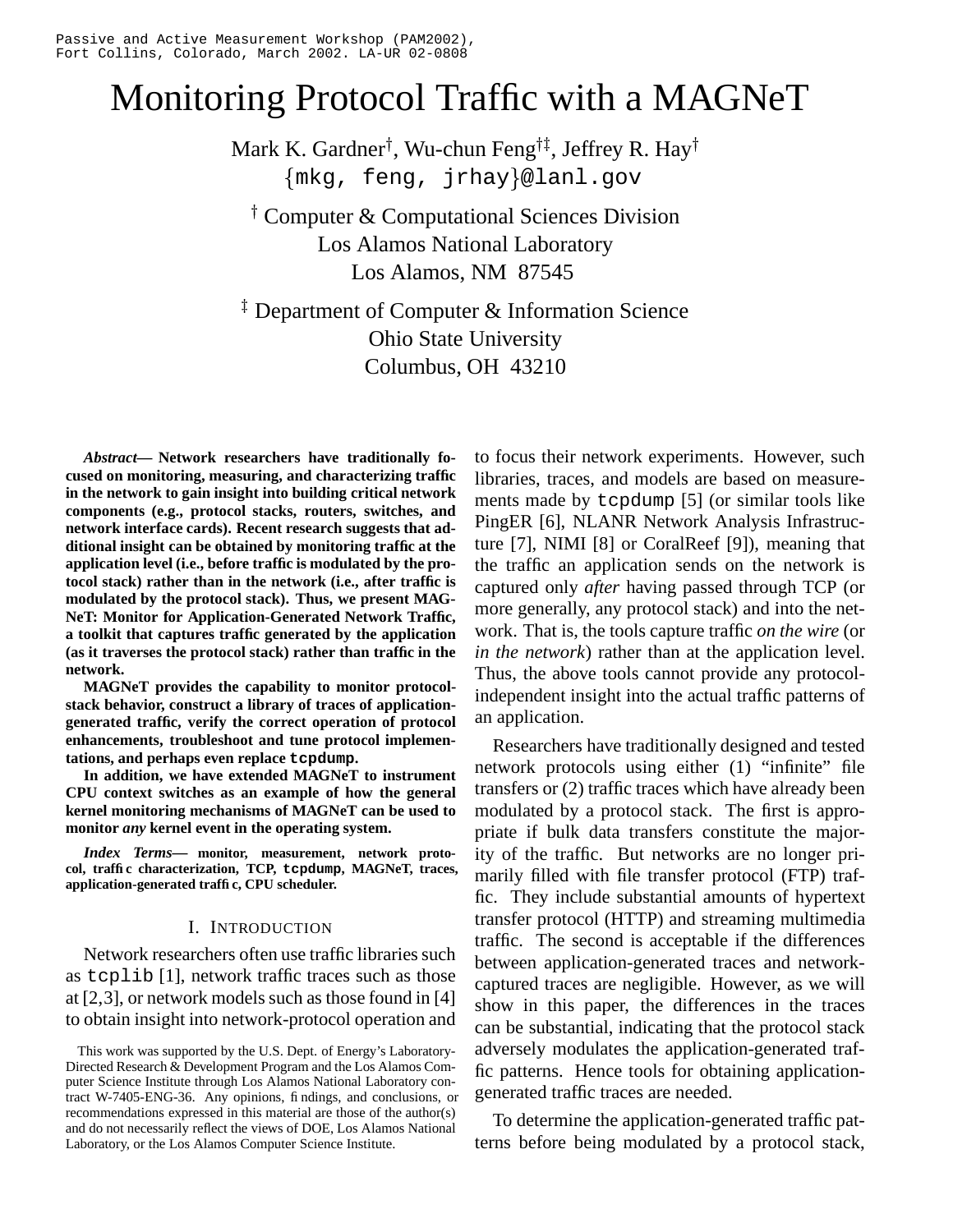

Fig. 1. Monitoring Points of Various Tools

as well as to determine the modulation caused by each layer of the stack, we present the Monitor for Application-Generated Network Traffic (MAGNeT). MAGNeT differs from existing tools in that traffic is monitored not only upon entering and leaving the network but also throughout the entire networkprotocol stack.

MAGNeT is not limited to monitoring network protocol stacks. It provides a general framework for monitoring any kernel event. As we will show, it can be used to monitor even time-sensitive events such as context switches.

# *A. Related Work*

As Figure 1 shows, MAGNeT differs from tcpdump-like and RMON tools in that it makes finegrained measurements throughout the entire protocol stack, not just at the network wire level. While the TCP kernel monitor [10] is similar to MAGNeT, MAGNeT differs in at least two ways. First, MAG-NeT can be used anywhere in the protocol stack, not just for monitoring TCP. Second, MAGNeT monitors a superset of the data that the TCP kernel monitor does.

NetLogger [11] collects, correlates, and presents information about the state of a distributed system. It includes tools for instrumenting applications, host systems, and networks. It also presents tools for visualizing the collected data. However, it requires recompilation or relinking of applications. Because of its focus on overall system dynamics, NetLogger is better than MAGNeT at presenting an overall view of complex distributed system behaviors that are the result of the interaction of multiple components such as network, disk and CPU activity.

In contrast, MAGNeT monitors all applications without modification. It does not require applications to be recompiled or relinked. MAGNeT also

provides greater detail about the state of the network protocol stack (or operating system) than Net-Logger. Furthermore, MAGNeT's timestamps are several decimal orders of magnitude more accurate. Thus, we view MAGNeT as complementary to Net-Logger and plan to make MAGNeT's output compatible to leverage NetLogger's visualization tools.

# II. MAGNET DESIGN

The design of MAGNeT focuses on two primary goals: accurate timestamps and transparency to the end user when run in a production environment. We achieve accurate time measurement by using the CPU cycle counter (available in modern microprocessors) to record timestamps with cycle-level granularity. To provide transparency to the end user, we implement the core MAGNeT functionality as an operating system (OS) patch. This patch creates a circular buffer in kernel memory and places function calls throughout the networking stack to record appropriate information as data traverses the stack. A user-space program, packaged with the MAGNeT toolkit, periodically empties this kernel buffer, saving the binary data to disk. For the post-processing of data, a set of data-analysis tools translates the binary data into human-readable form. Finally, to complete the MAGNeT toolkit, a library of scripts automates the collection of data from a set of MAGNeT-ized hosts.

# *A. MAGNeT in Kernel Space*

Figure 2 provides a high-level overview of the operation and data flow of MAGNeT. Applications make send() and recv() system calls during their course of execution to send and receive network traffic. These calls eventually make use of TCP, IP, or other network protocols in the kernel to transfer data on to the network. Each time a protocol event occurs, the MAGNeT-ized kernel makes a call to the MAGNeT recording procedure (which in our implementation is called magnet-add()). This procedure saves relevant data to a circular buffer in kernel space, which is then saved to disk by the MAGNeT user-level application program called magnet-read.

The MAGNeT kernel patch adds several functions to Linux 2.4. The function magnet add() adds a data point to a circular buffer that is pinned in kernel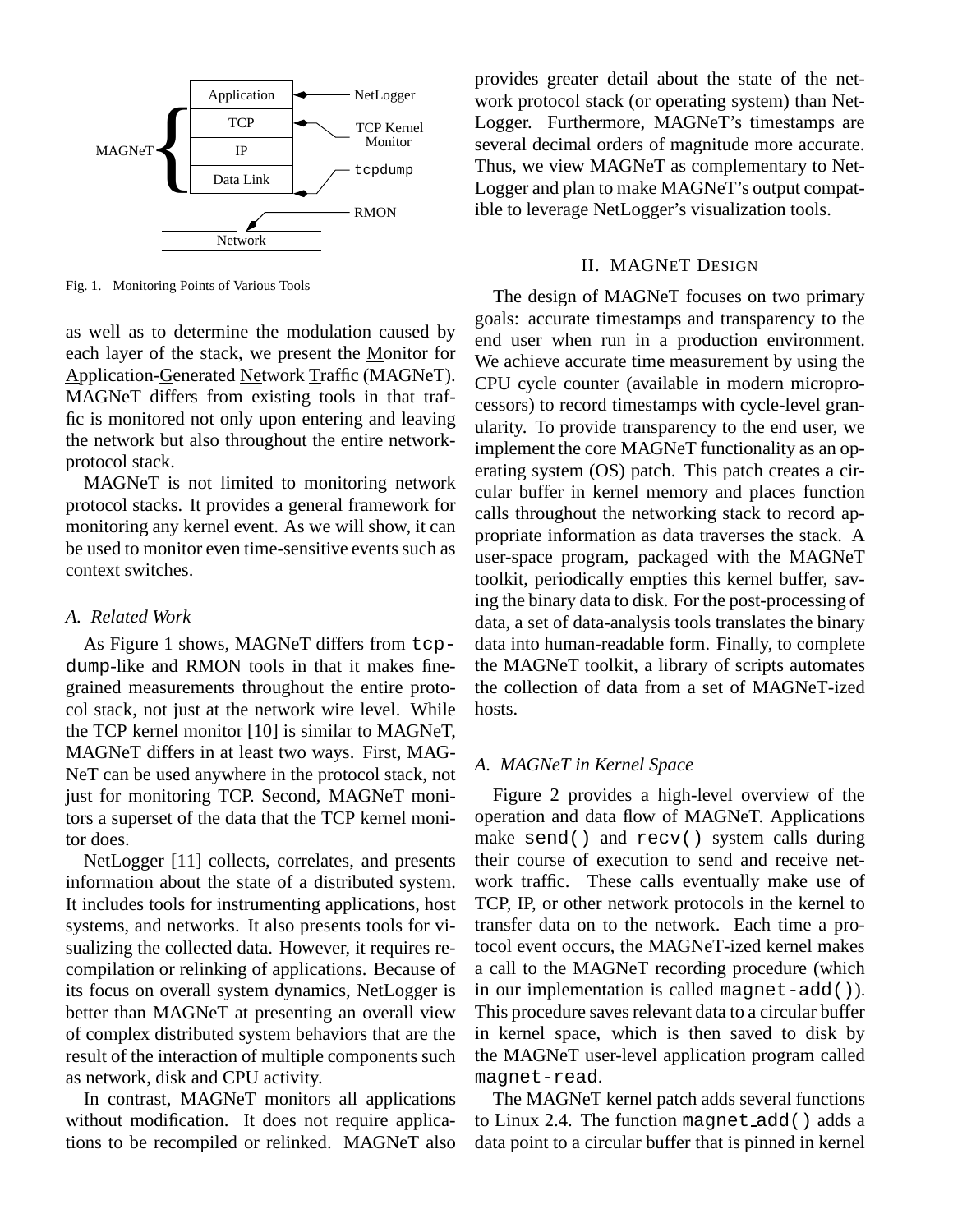

Fig. 2. Overview of MAGNeT Operation

memory. This function is optimized so that each instrumentation call uses as few resources as possible and can be called anywhere in the protocol stack. In addition, a new file is added to the /proc file system at /proc/net/magnet. This file may be read by any user to determine the current state and parameters of the MAGNeT kernel code.

Figure 3 shows the data structure that is appended to the kernel buffer as a MAGNeT instrumentation record at each instrumentation point. The sockid field contains a unique identifier for each connection stream, providing a way to separate individual data streams from a trace while protecting the privacy of the application and user. The timestamp field holds the value read from the CPU cycle counter and also synchronizes MAGNeT's kernel- and userspace processes. The event field keeps track of the type of event a particular record refers to, e.g., MAGNET IP SEND. The size field contains the number of bytes that were transferred during the event. Finally, the data field (an optional field selected at kernel-compile time) is a union of various structures in which information specific to particular protocols can be stored. This field provides a mechanism for MAGNeT to record protocol-state information along with event transitions. Figure 14, in the appendix, shows the union members for TCP and IP events. (For more details on MAGNeT's implementation, see [12]).

# *B. MAGNeT in User Space*

The user-level interface to MAGNeT consists of three application programs (magnet-read, magnet-parse, and mkmagnet), a special device file to facilitate kernel/user communication, and automating scripts. magnet-read saves data from

| struct magnet_data {          |  |  |  |  |  |
|-------------------------------|--|--|--|--|--|
| void *sockid;                 |  |  |  |  |  |
| unsigned long long timestamp; |  |  |  |  |  |
| unsigned int event;           |  |  |  |  |  |
| int size;                     |  |  |  |  |  |
| union magnet ext data data;   |  |  |  |  |  |
| }; /* struct magnet data */   |  |  |  |  |  |

Fig. 3. The MAGNeT Instrumentation Record

the kernel's buffer, which is exported via the special device file, to a disk file, and magnet-parse translates the saved data into a human-readable form. mkmagnet is a small utility program to create the files that magnet-read requires to operate. The scripts included with the MAGNeT distribution allow the operation of MAGNeT to be fully automated and transparent to the end user.

# *C. Kernel/User Synchronization*

The MAGNeT kernel patch exports a circular buffer to user space via shared memory. Since the kernel and user processes access the same area of physical memory, MAGNeT coordinates accesses by the two processes using a field of the instrumentation record as a synchronization flag between the MAG-NeT user and kernel processes, as shown in Figures 4 and 5. Specifically, our initial implementation of MAGNeT uses the timestamp as the synchronization field.

Before writing to a slot in the buffer, the MAGNeT kernel code checks the synchronization field for that slot. If the field indicates that the slot has not yet been copied to user space (e.g., timestamp field is non-zero), the kernel buffer is full. In this case, the kernel code increments a count of the number of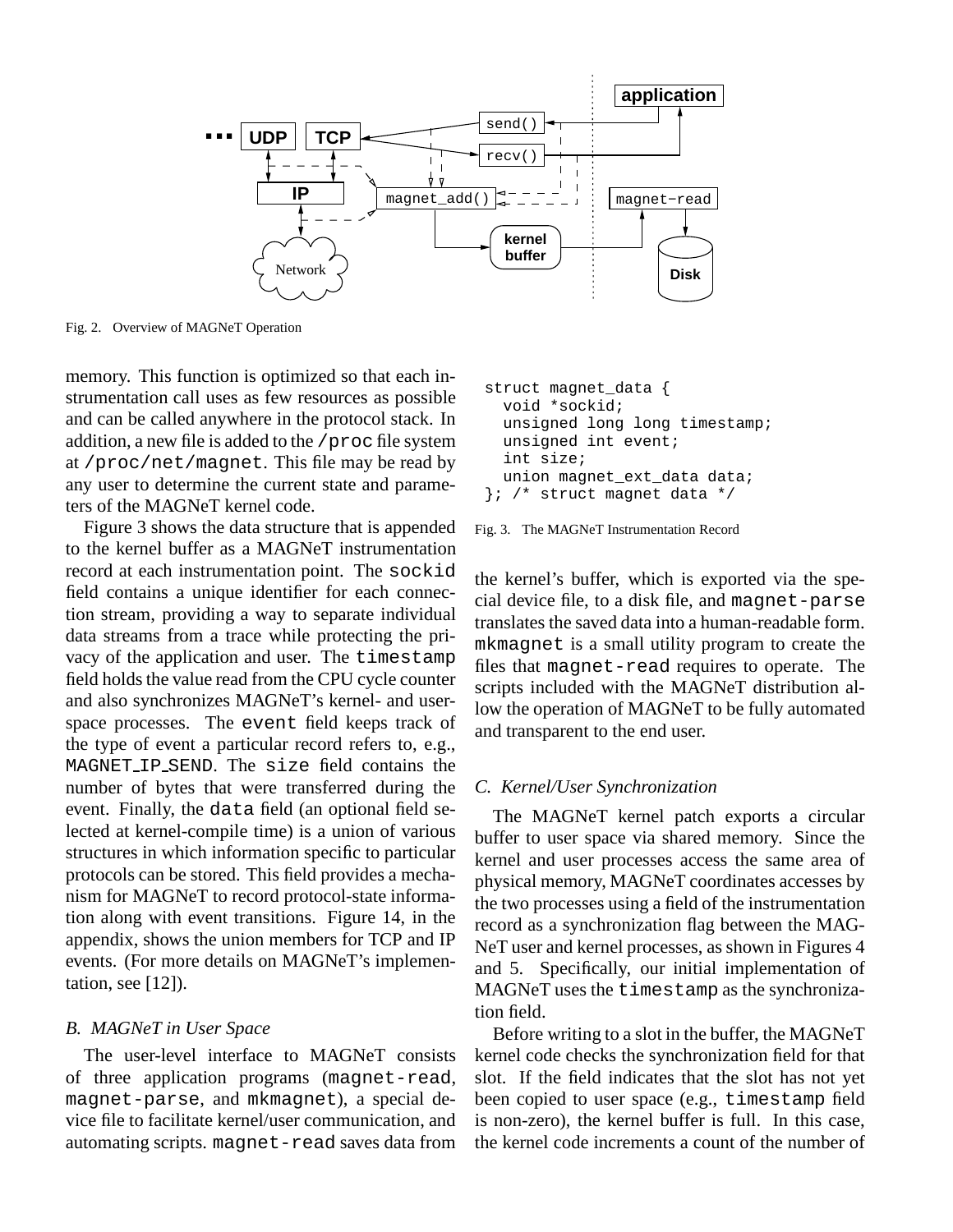

Fig. 5. MAGNeT Kernel Operation

instrumentation records that could not be saved due to the buffer being full. Otherwise, the kernel code writes a new instrumentation record and advances to the next slot in the buffer.

The user application accesses the same circular buffer via kernel/user shared memory. When the synchronization field at the current slot indicates the slot contains a valid record, the application reads the entire record and resets the synchronization field (e.g., resets the timestamp field to zero) to signal to the kernel that the slot is once again available. The application then advances to the next slot in the buffer.

When the kernel has a non-zero count of unsaved events and buffer space becomes available, the kernel writes a special record to report the number of instrumentation records that were not recorded. Thus, during post-processing of the data, the fact that events were lost is detected at the appropriate place within the data stream. Our experience to date indicates that while unrecorded events are possible, they rarely occur during the monitoring of actual users. We will return to the subject of lost events in Section III-A.2.

### *D. MAGNeT Timestamps*

To ensure the greatest accuracy possible, MAG-NeT uses the cycle counter available on contemporary microprocessors as the source of its timestamps. MAGNeT obtains this information via the kernel's getcyclecounter() function, which keeps the MAGNeT code hardware-independent. Given the speed of the processor, the difference between two cycle counts can be converted to an elapsed time. Given a time referent, elapsed time can be converted to a date and time.

MAGNeT exports the processor speed and native bit-order of the trace in the first record of the trace so that magnet-read or other user-space tools can convert the timestamps to elapsed time. MAGNeT also exports the starting date and time (as seconds since the Unix epoch) so that elapsed time can be converted to a date and time.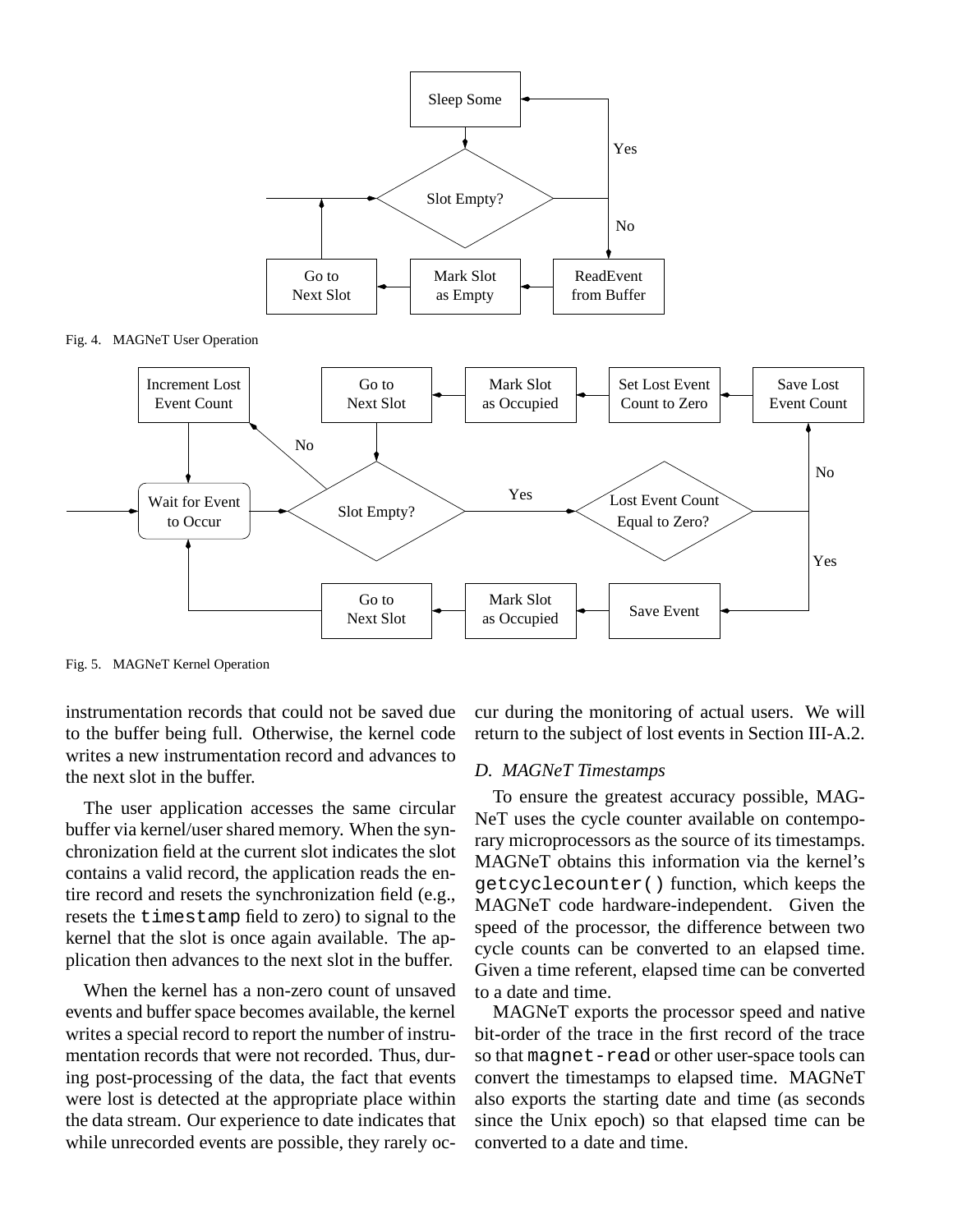|   | Configuration                                    |  |  |  |  |  |
|---|--------------------------------------------------|--|--|--|--|--|
|   | 1 $\frac{1 \text{ minx } 2.4.3}{2 \text{ minx}}$ |  |  |  |  |  |
|   | Linux 2.4.3 w/MAGNeT                             |  |  |  |  |  |
| 3 | Linux 2.4.3 w/MAGNeT, magnet-read on receiver    |  |  |  |  |  |
|   | Linux 2.4.3 w/MAGNeT, magnet-read on sender      |  |  |  |  |  |
| 5 | Linux 2.4.3, t cpdump on receiver                |  |  |  |  |  |
| 6 | Linux 2.4.3, tcpdump on sender                   |  |  |  |  |  |
|   |                                                  |  |  |  |  |  |

TABLE I

TEST CONFIGURATIONS

# III. MAGNET PERFORMANCE ANALYSIS

To determine the overhead of running MAGNeT, we measure the maximum data rate and the CPU utilization between a sender and receiver with and without MAGNeT. For comparison, we also measure the overhead of running tcpdump. In total, the six configurations shown in Table I are compared.

Our baseline configuration runs between two machines with stock Linux 2.4.3 kernels. The second configuration uses the same machines but with the MAGNeT patches installed. Although present in memory, MAGNeT records are not saved to disk. The third configuration is the same as the second except magnet-read runs on the receiver to drain the MAGNeT buffer. The fourth configuration is also the same as the second, but with magnet-read on the sender. For the fifth and sixth configurations, tcpdump is run on stock Linux 2.4.3 kernels. The fifth configuration runs tcpdump on the receiver, while the sixth runs tcpdump on the sender. All configurations are tested on both 100 Mbps and 1000 Mbps Ethernet networks.

We conduct the tests between two identical dual 400 MHz Pentium IIs with NetGear 100 Mbps and Alteon 1000 Mbps Ethernet cards. MAGNeT is configured to record only the transitions between protocol stack layers, not the optional information about the packets and the protocol state. The default 256 KB kernel buffer is also used to store event records.

For a workload, we use netperf [13] on the sender to saturate the network.<sup>1</sup> We minimize the amount of interference in our measurements by eliminating all other network traffic and minimizing the number of processes running on the test machines to netperf and a few essential services.

|   | 100 Mbps          |            |                   | 1000 Mbps  |
|---|-------------------|------------|-------------------|------------|
|   | Throughput (Kbps) |            | Throughput (Kbps) |            |
|   | 94.14             | $\pm 0.00$ | 459.48            | $\pm 1.63$ |
| 2 | 94.13             | $\pm 0.01$ | 452.46            | $\pm 1.82$ |
| 3 | 90.79             | $\pm 0.82$ | 444.31            | ±1.66      |
| 4 | 90.69             | $\pm 0.88$ | 440.24            | $\pm 2.11$ |
| 5 | 89.39             | $\pm 1.48$ | 290.68            | ± 15.64    |
| 6 | 89.04             | $\pm 0.84$ | 343.22            | ± 18.71    |
|   |                   |            |                   |            |

#### TABLE II

PERFORMANCE OF MAGNET VS. tcpdump



Fig. 6. Percent Reduction in Network Throughput

## *A. Performance*

We compare the performance of MAGNeT with tcpdump as the closest commonly-available monitoring tool even though MAGNeT records a different set of information than tcpdump (i.e., MAGNeT records application and protocol stack-level traffic while tcpdump only records network-wire traffic). By default (and as tested) tcpdump stores the first 68 bytes of every packet. MAGNeT, by default, stores a 24-byte record for each protocol of the four layers in the stack. Thus MAGNeT records 96 bytes for every packet.

Table II and Figure 6 present the performance of MAGNeT and tcpdump for our tests. Along with the mean, the width of the 95% confidence interval is given.

*1) Network Throughput:* The kernel-resident portion of MAGNeT executes whether information is being saved to disk or not. Table II shows that "Linux 2.4.3 w/MAGNeT" over 100 Mbps and 1000 Mbps Ethernet incurs negligible overhead when data is not being saved to disk. With magnet-read active on

 $^1$ The command we use is "netperf -P 0 -c <local CPU index> -C <remote CPU index> -H <hostname>"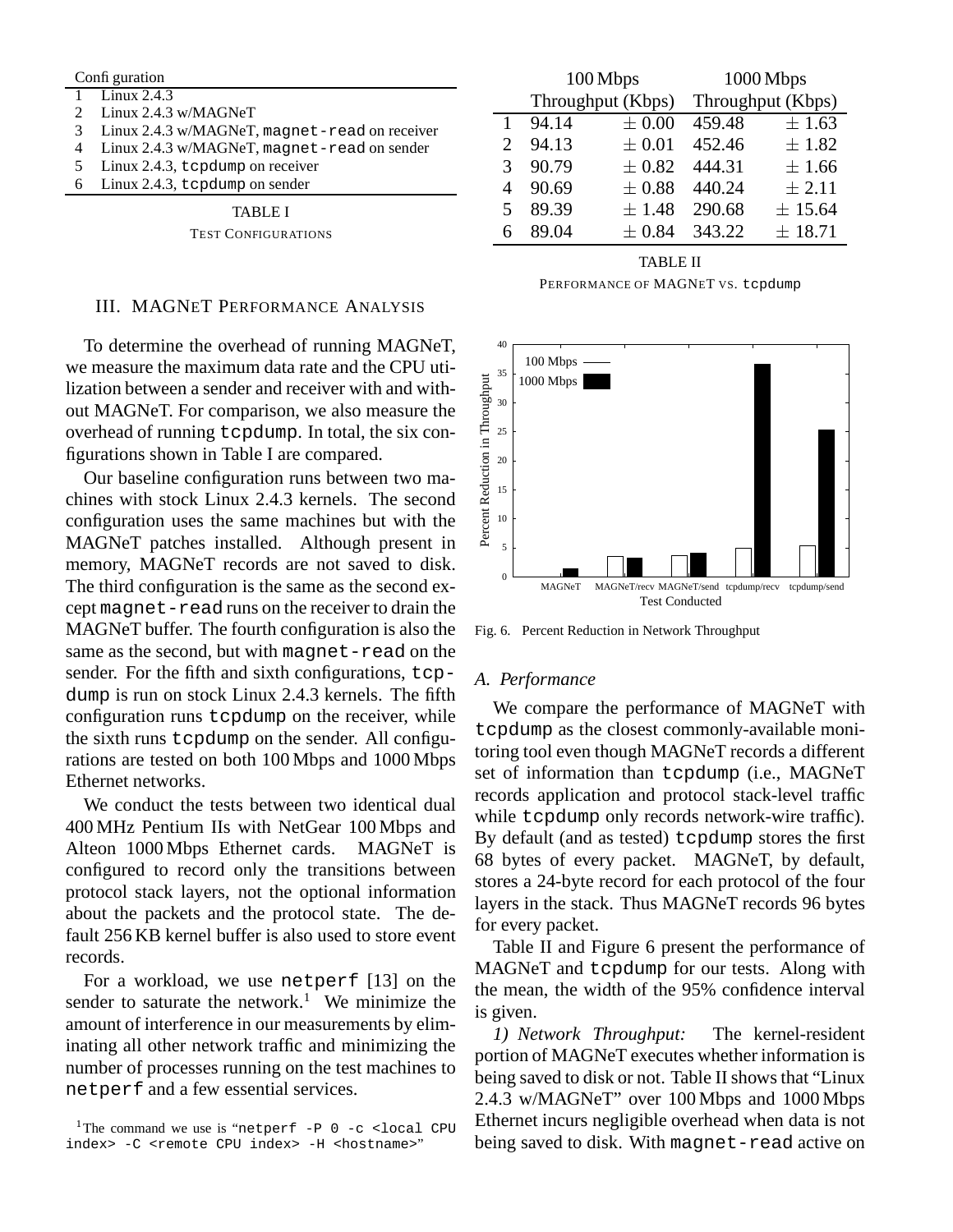the receiver or sender, MAGNeT incurs less than a 5% reduction in network throughput on a *saturated* network. Furthermore, the penalty is nearly constant regardless of network speed. In contrast, while tcpdump incurs roughly the same penalty as MAG-NeT over 100 Mbps networks, the penalty increases to 25%-35% of total throughput at 1000 Mbps. Thus, MAGNeT scales better than tcpdump.

*2) Event Loss:* Analysis of the MAGNeTcollected data for our tests reveals that MAGNeT occasionally fails to record events at high network utilization. On a *saturated* network, MAGNeT, in its default configuration, was unable to record approximately 3% of the total events for the 100 Mbps trials, while for the 1000 Mbps tests the loss rate approached 15%. These losses are due to the 256 KB buffer in the kernel filling before magnet-read is able to drain it.

By comparison, loss rates for tcpdump are significantly higher than for MAGNeT. Under the same test conditions, average packet-loss rates for tcpdump are around 15% on a saturated 100 Mbps network, i.e., five times higher than MAGNeT in its default configuration.

Because tcpdump does no buffering, loss rates will increase as network speeds increase. In contrast, if MAGNeT's loss rate is too high, it can be adjusted to an acceptable level via the mechanisms discussed below; tcpdump lacks such adjustability.

As noted in [14], our toolkit provides two methods for reducing the event loss rate: (1) increasing the kernel buffer size or (2) reducing the time magnet-read waits before draining the kernel buffer. Figure 7 shows the effect of these parameters on event loss rate for the 100 Mbps saturated network tests.

Increasing the kernel buffer size reduces MAG-NeT's event loss rate down to virtually no lost events under any network load with a 1 MB buffer. However, because this buffer is pinned in memory, a large buffer also reduces the amount of physical memory available to the kernel and applications.

Adjusting the amount of time magnet-read waits before draining newly accumulated records also affects the performance of MAGNeT. Shorter delays cause the buffer to be drained more frequently, thus reducing the chance of lost events. However, shorter delays create more work (in terms of CPU usage and, possibly, disk write activity), and thus may interfere with the system's normal use.



Fig. 7. MAGNeT's Event-Loss Rate, 100 Mbs Ethernet



Fig. 8. MAGNeT's Average CPU Utilization, 100 Mbs Ethernet

Figure 8 shows the average CPU utilization for different delays and buffer sizes with MAGNeT running on the sending machine. (The high CPU utilization reported in this graph is due to our test procedure of flooding the network with netperf, which places an unusually high load on the sender CPU.) As the results show, CPU utilization is relatively insensitive to the range of kernel buffer sizes tested but it is sensitive to changes in delay.

# IV. APPLICATIONS OF MAGNET

The MAGNeT toolkit provides a transparent method of gathering application traffic data on individual machines. MAGNeT meets its goal of recording application-generated traffic patterns while causing minimal interference. In this section, we provide examples of how MAGNeT-collected information can be utilized.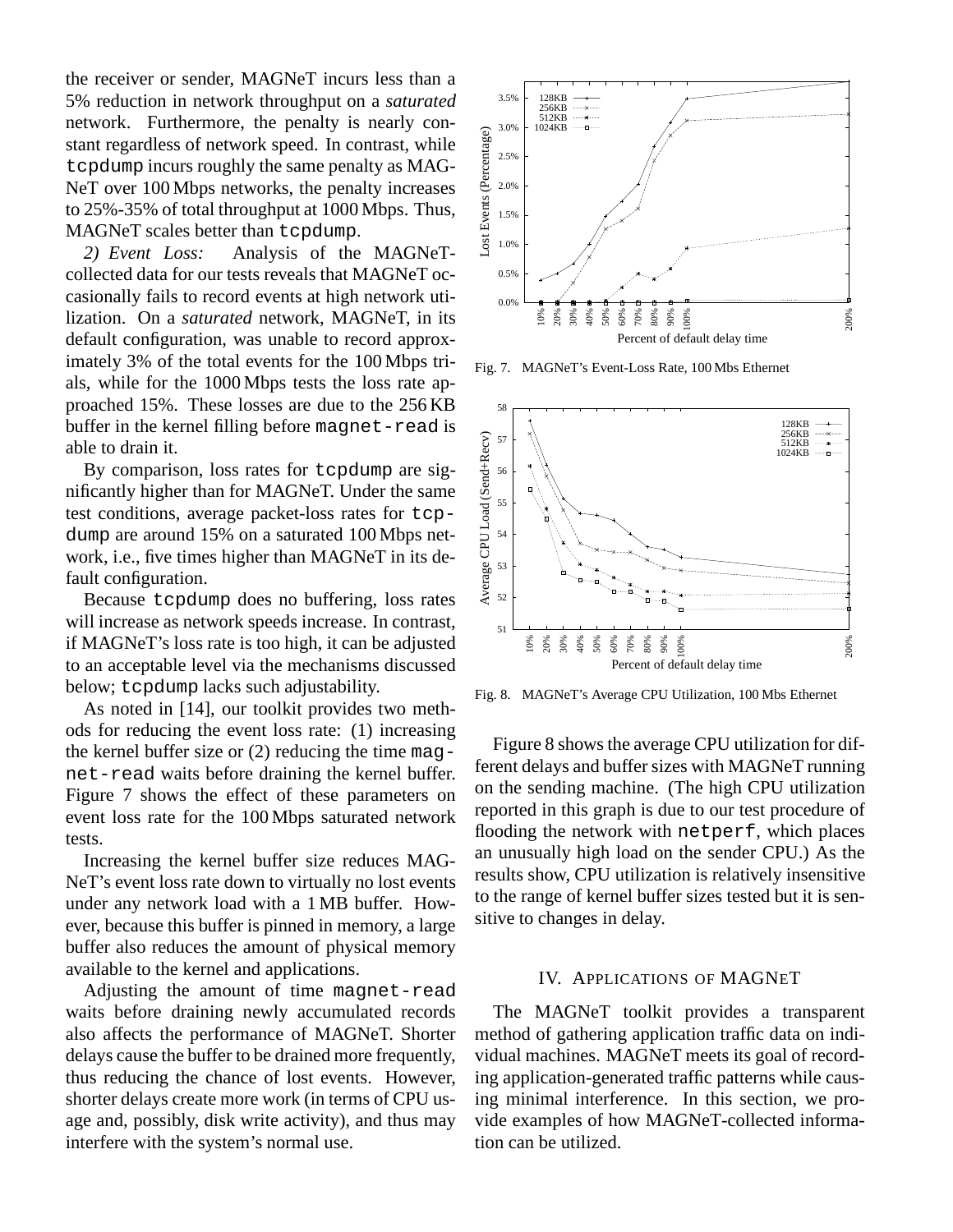

Fig. 9. MAGNeT FTP trace

## *A. Traffic Pattern Analysis*

We can use MAGNeT-collected traces to investigate differences between the traffic generated by an application and that same traffic as it appears on the network (i.e., after modulation by a protocol stack). As a simple example, we consider a trace of a FTP session from our facility in Los Alamos, NM to a location in Dallas, TX. Figure 9 shows a one-second MAGNeT trace, taken one minute into the transfer.

As can be seen from the graph, the FTP application attempts to send 10 KB segments of data every 20 milliseconds, but the protocol stack (TCP and IP in this case) modulates the traffic into approximately 1500-byte packets, the maximum payload size on Ethernet networks, at intervals of varying duration. The variable spacing of the traffic intervals is caused by TCP waiting for positive acknowledgements before sending more traffic.

If we send the traffic stream *as it was delivered to the network* through another TCP stack, as would be the case when a firewall breaks a logical connection into two physical connections, we see further modulation. Each subsequent run of network-delivered

TABLE III EFFECT OF MULTIPLE TCP STACKS

| Trial         | Data Size | Inter-packet Spacing |
|---------------|-----------|----------------------|
|               |           | (sec)                |
| Application   | 3284      | 0.124                |
| 1st TCP stack | 1016      | 0.045                |
| 2nd TCP stack | 919       | 0.037                |
| 3rd TCP stack | 761       | 0.079                |
| 4th TCP stack | 723       | 0.122                |



Fig. 10. MAGNeT Trace of MPEG-1 Layer 3 Audio Stream

traffic through TCP further modulates the traffic, as shown in Table III. Thus, we see that TCP significantly perturbs traffic patterns, even when the traffic pattern has previously been shaped by TCP. This result implies that wire-level traffic traces do not represent the true networking requirements of end-user applications.

The next example shows a dramatically different traffic pattern illustrating that the demands placed upon the network depend upon the application.

In this example, we monitor network traffic on a machine playing a 128 Kbps MPEG-1 Layer 3 (MP3) audio stream from mp3.com. To initiate the transfer, the MP3 player requests the desired stream. The server then begins streaming the data at a uniform rate. Figure 10 shows one second of a MAGNeT trace taken five seconds after the audio stream begins.

The figure graphically shows when the IP layer receives data from the device driver and when the socket layer of the kernel receives data from the TCP layer. The application's network requirements are for small blocks of 418 bytes, corresponding to the frames of the MP3 audio stream, in bursts which are non-uniformly spaced but which average 21 ms apart. The average data rate delivered to the application is 127.1 Kbps. On the other hand, the network delivers 1380 bytes of data regularly every 79 ms for an average data rate of 139.9 Kbps.

This behavior is in contrast to the FTP application shown earlier where the application requests large blocks of data periodically and the network fragments the data into smaller units and transmits them with irregular spacing. Thus we see that application-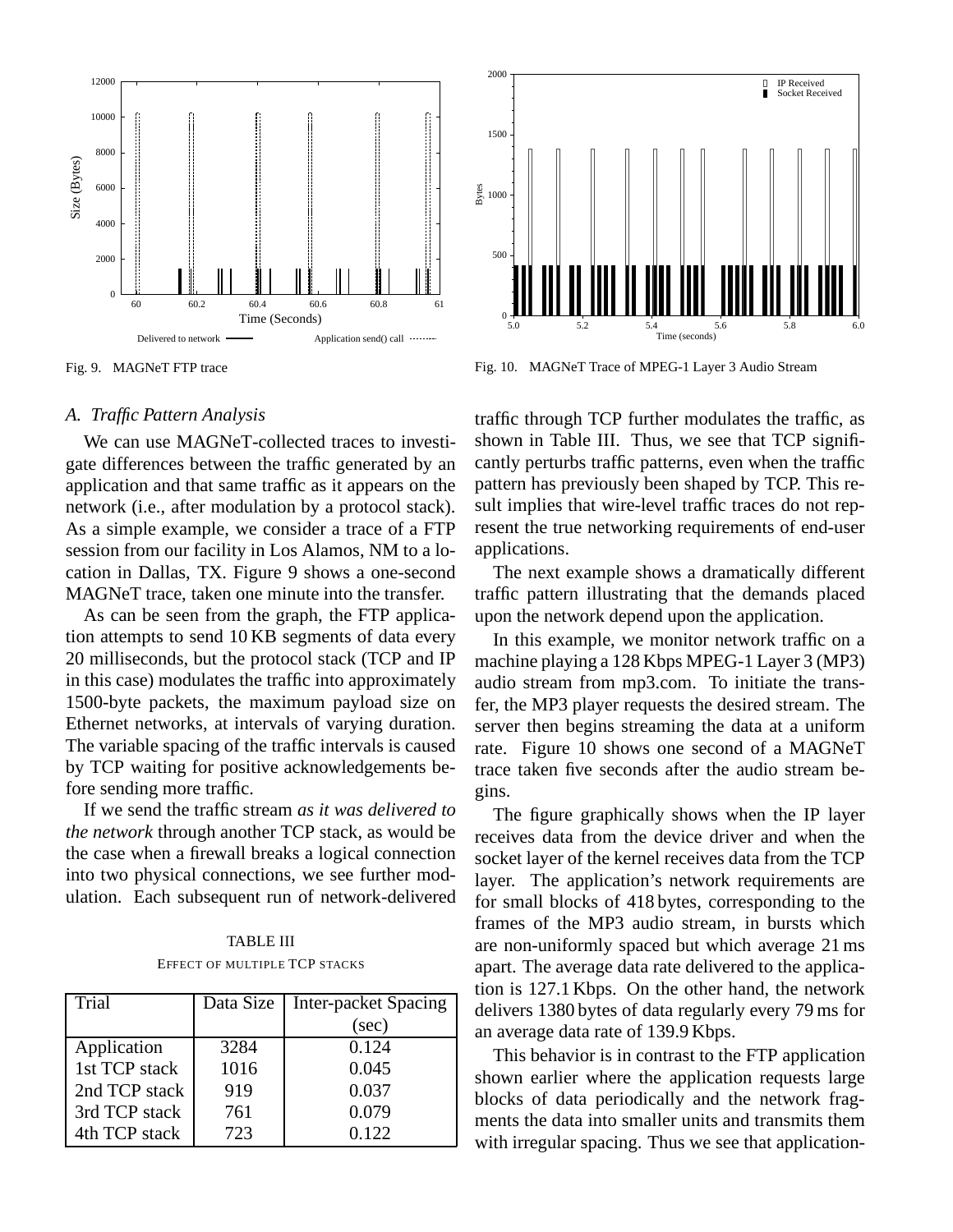

Fig. 11. Size of Sending TCP Buffer

generated requests vary widely, depending upon the application, and do not resemble the traffic on the network.

## *B. Resource Management*

With the optional data field compiled in, MAG-NeT can return snapshots of the complete protocol state during the execution of real applications on live networks. Previously, this information was only available in simulation environments such as *ns*. This kind of data is invaluable when planning proper resource allocation on large computing systems.

For example, Figure 11 shows the size of the sending TCP buffer during the streaming of an MPEG movie. The buffer contains data recorded as "sent" by the application, but not yet actually delivered to the network by TCP. It reaches a maximum size of around 30 KB but averages 6.5 KB for the life of the connection. With this kind of information, a resource allocation strategy which conforms to the true needs of applications may be developed.

# *C. Network-Aware Application Development*

As discussed in Section II, MAGNeT captures data which network-aware applications can use to appropriately tune their performance. In our implementation, any application is able to open the MAGNeT device file and map the MAGNeT datacollection buffer to a portion of its memory space. Thus, a daemon may be developed which monitors the MAGNeT-collected data and provides a summary of the data for specific connections at the request of network-aware applications. This strategy consolidates all network-monitoring activity to amortize the overhead across all network-aware applications running on the system.

## *D. Kernel Monitoring*

Besides being useful for monitoring the network protocol stack, MAGNeT can also be used to monitor other kernel events. As an example, we extend MAGNeT to record the scheduling behavior of the operating system (OS). Clearly, such information is useful to OS designers and implementors.

Here, we focus on the following events: process creation (fork), scheduling (schedule) and termination (exit). From the MAGNeT traces, we calculate the duration of the context switches. By context-switch duration we mean the time it takes for the kernel to decide which process to execute next and to reload the process' state.<sup>2</sup> Modifying MAG-NeT for this purpose requires a total of 26 lines of code to be added to four files.

For the experiment, we run one of the machines in Section III with the MAGNeT-ized kernel containing the monitoring extensions to the scheduler. The baseline workload has only the usual system processes (the "idle" test). The next workload adds a process spinning in an infinite loop doing nothing (CPU-bound test).

Figure 12 shows the duration of every context switch that the system executes as a function of the time since the beginning of the "idle" system test. The average context switch time for CPU #0 is around 2  $\mu$ s corresponding to the fast path through the scheduler with occasional excursions to approximately 4  $\mu$ s due to taking the slow path instead. On the other hand, context switches for CPU #1 are approximately 4-6  $\mu$ s likely due to contention on the spin lock protecting the ready process queue.

Figure 13 shows the same graph but with the CPUbound process running. The average context switch time for CPU #0 now oscillates between  $2 \mu s$  and  $6 \mu s$  with a period of around 2 sec. Likewise, the average context switch time for CPU #1 also oscillates but 180 degrees out of phase. This curious behavior is due to a known problem in the Linux kernel

 $2$ This is not the entire penalty suffered by an application. It is very difficult, in general, to quantify all the effects of context switches on contemporary microprocessors. For example, extra cache misses occur as a result of process state having been evicted from the cache when another process ran. These effects are not seen at context-switch time but are manifest as extra cycles consumed during instruction execution long after the context switch. The cache effects continue until the working set is once again loaded.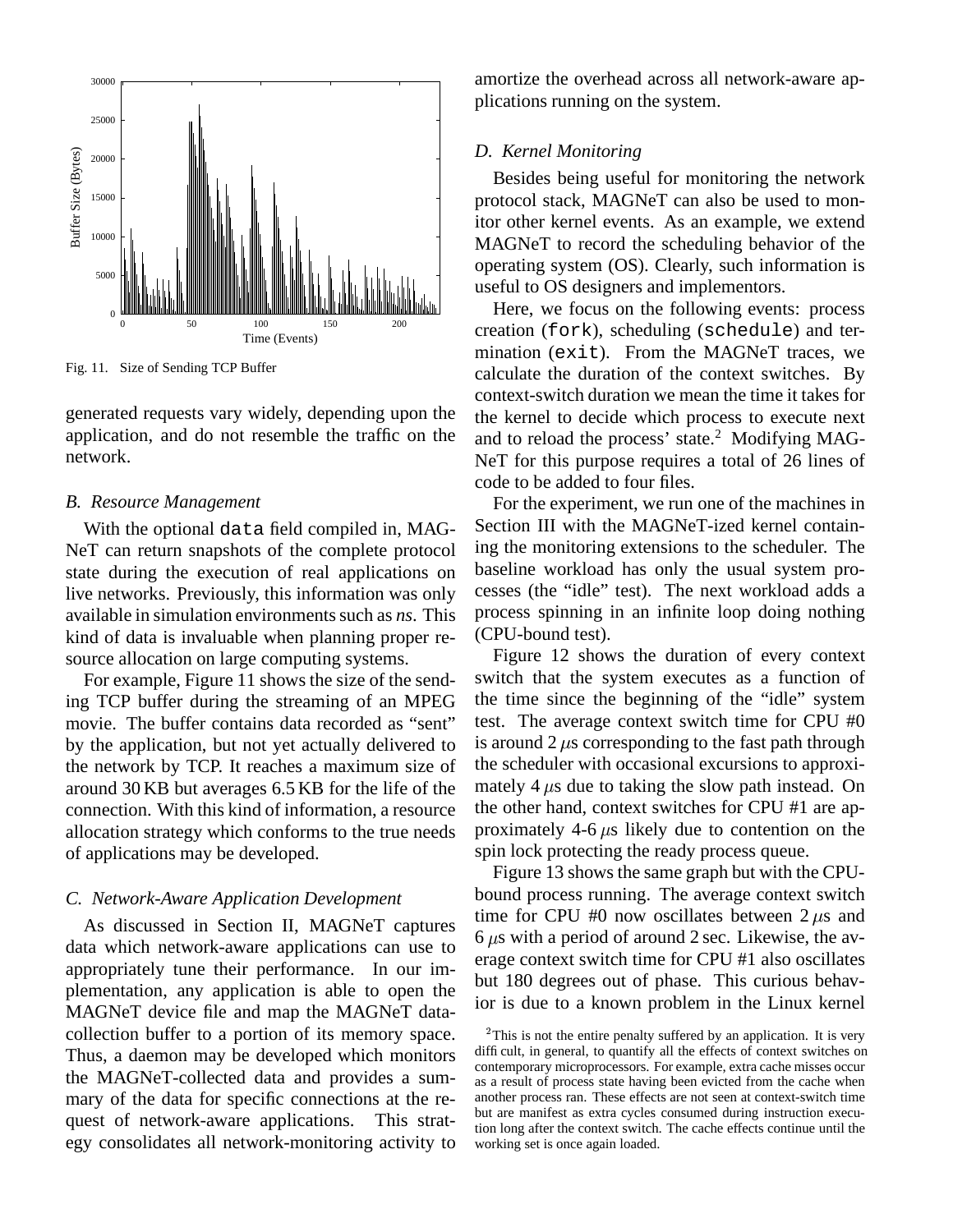

Fig. 12. Duration of Context Switches on an "Idle" Machine



Fig. 13. Duration of Context Switches with a CPU-bound Process

scheduler which causes a process to migrate to idle processors in a round-robin fashion [15]. It is one of the items being worked on in the experimental 2.5 kernel. The spikes in context switch duration immediately after a process migrates to the other CPU are due to the cache effects mentioned earlier.

## V. FUTURE WORK

Our implementation of MAGNeT can be improved in several ways. We would like to allow the user to set various MAGNeT parameters (e.g., the kinds of events to be recorded, the size of the kernel buffer, etc.) at run-time rather than at kernel compile-time. Allowing run-time user configuration of the MAG-NeT toolkit could be accomplished by making the current /proc file writable. Run-time configuration would greatly increase the usability and flexibility of the MAGNeT toolkit.

Another potential area of improvement in MAG-NeT is the mechanism used to store recorded data from the kernel buffer to disk. Rather then have a user-level process, a better approach may be to utilize kernel threads to perform all steps of the instrumentation [16]. With this methodology, the need for the special device file, the file created by mkmagnet, and the kernel/user shared memory would be eliminated. In addition, kernel threads may lower MAG-NeT's already low event loss rate by eliminating the overhead of magnet-read. However, implementing kernel threads may impede exporting real-time data to network-aware applications. The use of kernel threads may be explored for future versions of MAGNeT.

Timing with CPU cycle counters can be problematic on contemporary CPUs which may change their clock rate according to power management policies. If the kernel detects such changes, MAGNeT could easily hook into the clock-rate detection code and output new MAGNET SYSINFO events. These events, containing new timing information, would allow correct post-processing in spite of CPU clockrate changes. However, current Linux production kernels are unable to detect CPU clock rate changes at run-time. We will modify MAGNeT to account for CPU clock-rate changes when the Linux kernel provides a mechanism for doing so.

For applications which are compiled to use system shared libraries (rather than statically-compiled libraries), an alternative method of gathering application traffic patterns is to provide a shared library which instruments network calls before passing the calls on to the original system library. Since MAG-NeT records network call events only within the kernel, the use of such an instrumented library (which records application events in user space, before any context switch) is complimentary to the approach taken in MAGNeT. Using such a library in conjunction with MAGNeT would allow system call overhead to be quantified while still requiring no change to applications.

# VI. CONCLUSION

Current traffic libraries, network traces, and network models are based on measurements made by tcpdump-like tools These tools do *not* capture an application's true traffic demands; instead they capture an application's demands *after* having been